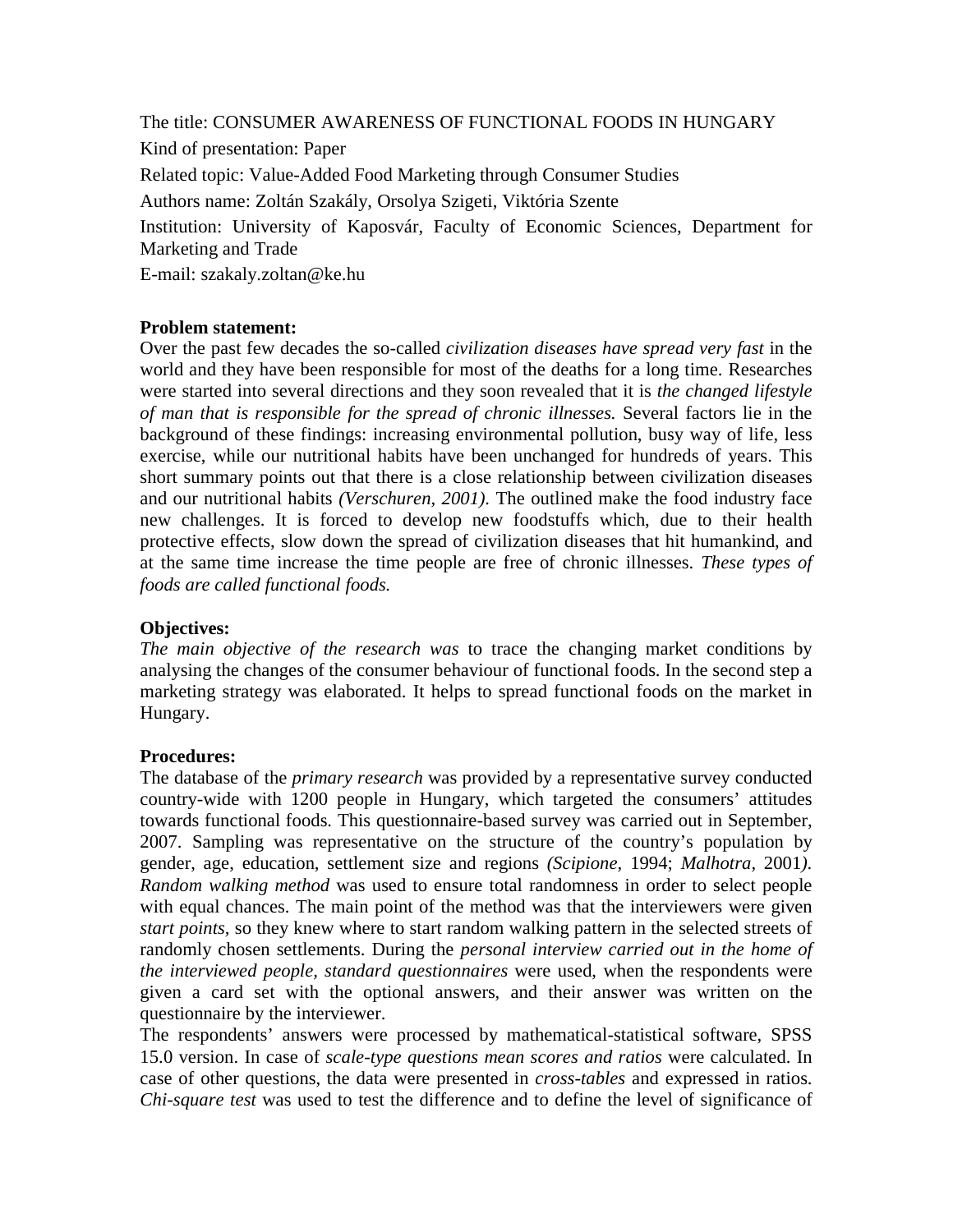ratios. The multivariable statistical analysis was based on *ANOVA*. *Factor and cluster analysis* of the living variables were used to define the segments of the population *(Scipione*, 1994; *Malhotra*, 2001*)*.

### **Results:**

It was found that, in general, the consumption frequency of functional foodstuffs is low in almost every category. The share of daily consumers is relatively high (41.5%) in case of foods containing minerals (e.g. calcium) and in case of probiotic products (26.9%). The frequency of consumption is especially low in case of lactose-free dairy products, dietary supplements, effervescent tablets of vitamin and minerals, and of organic foods. Among the background variable groups women, young people and those with higher qualifications and living in the capital consume functional foods more frequently.

In general, the higher prices of the functional foodstuffs set a limit to frequent consumption. According to 84 per cent of the respondents, the prices of functional foods are extremely high and hit the confines of tolerance. Consumption – besides prices – is also influenced by whether consumers are aware of the meaning of the different food components and their effect on health or not *(Table 1.).* 

| Food component        | Share of those who |             |
|-----------------------|--------------------|-------------|
|                       | know               | do not know |
|                       | the component, %   |             |
| <b>Vitamins</b>       | 89.7               | 10.3        |
| Dietary fibre         | 85.1               | 14.9        |
| <b>Minerals</b>       | 82.0               | 18.0        |
| Beta-carotene         | 58.9               | 41.1        |
| <b>Antioxidants</b>   | 50.3               | 49.7        |
| Omega-3 fatty acids   | 49.4               | 50.6        |
| Probiotics            | 20.3               | 79.8        |
| Plant-derived sterols | 15.3               | 84.7        |
| Flavonoids            | 14.7               | 85.3        |

*Table 1.* **Consumers' knowledge on various components of functional foods** 

The results reflect that the consumers do not have adequate information on most food components. Exceptions are only vitamins, dietary fibres and minerals. The ratio of interpretation was around average in case of beta-carotene, antioxidants and omega-3 fatty acids, while only 20 per cent of the respondents or fewer of them have information on the rest of the components.

Based on the previously discussed, the questions arise: *"What is the effective way of communication with the consumers*, *and what arguments might convince the customers?"*  In the survey answers were sought to these questions, therefore the consumers' interpretations of various communication messages were analysed in case of probiotic products (with active culture). First, only the denomination of the nutrient (component) was given to the consumers: "The product contains probiotics". In this case, the interpretation of the message was low, only 17.2 per cent. The next three messages denominated the nutritional benefits besides the word "probiotics". In these cases, higher percentage of the consumers was able to interpret the message (37.7 to 47.0%). Finally, only the nutritional benefit of the product was mentioned without the word "probiotics",